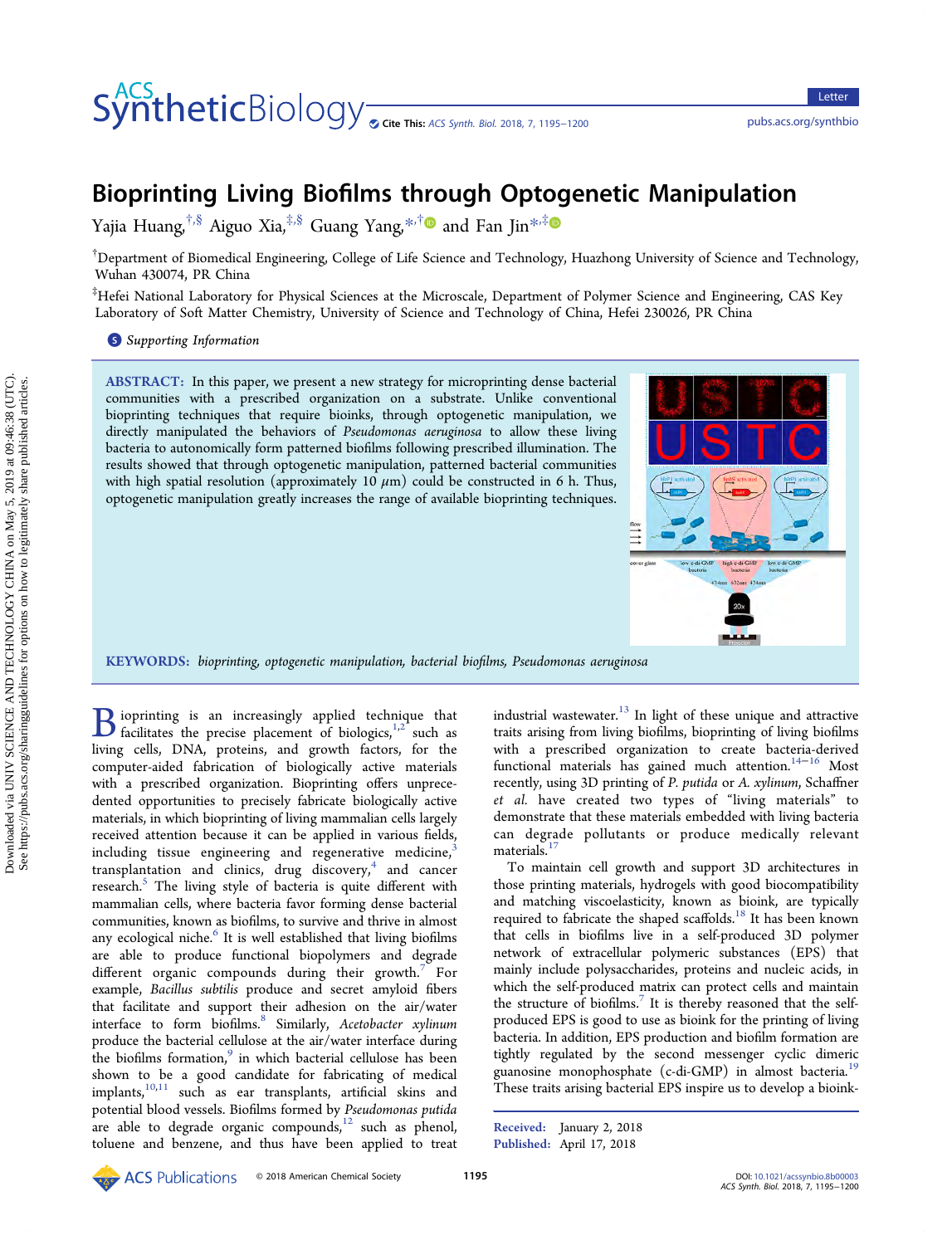#### **ACS Synthetic Biology Letter and Synthetic Biology Letter and Synthetic Biology Letter and Synthetic Biology Letter and Synthetic Biology Letter and Synthetic Biology Letter and Synthetic Biology Letter and Synthetic Biol**

free strategy to print dense bacterial communities on a substrate without using additive manufacturing or additional surface modification. Using a combination of optogenetic tools and microprojection, here, we directly manipulate the c-di-GMP levels in single Pseudomonas aeruginosa cells (a model microorganism for biofilm-related studies), which allow these living cells to form patterned biofilms following prescribed illumination. Our results demonstrated that patterned bacterial communities with high spatial resolution (approximately 10  $\mu$ m) can be constructed in 6 h through optogenetic manipulation.

# ■ RESULTS

Manipulation of c-di-GMP Levels of Engineered Strain via Optogenetic Tools. In our proposed strategy, we first incorporated two optogenetic modules into the chromosome of P. aeruginosa by using the mini-CTX and mini-Tn7 systems.<sup>[20,21](#page-4-0)</sup> These optogenetic modules comprise two lightresponsive parts (Figure 1a): the first part encodes a heme



Figure 1. Schematic showing the optogenetic and reporter module in the engineered strain used in our bioprinting: (a) optogenetic module, (b) reporter module.

oxygenase (bphO) and a c-di-GMP diguanylate cyclase (bphS) that can cyclize two guanosine triphosphate (GTP) molecules to form a c-di-GMP molecule in the presence of near-infrared light. $^{22}$  The second part encodes a c-di-GMP phosphodiesterase (blrP1) that can hydrolyze c-di-GMP in the presence of blue light. $^{23}$  $^{23}$  $^{23}$  Therefore, these optogenetic modules enable the precise manipulation of the c-di-GMP levels in P. aeruginosa through dual-color illumination. The c-di-GMP levels control motility, biofilm formation, extracellular polymeric substance production, and antibiotic resistance in the bacteria.<sup>[24,](#page-4-0)[25](#page-5-0)</sup> We therefore expected that biofilm formation by P. aeruginosa could be controlled through optogenetic manipulation of the c-di-GMP levels. To monitor the c-di-GMP levels in the optogenetic strains, we also inducted a plasmid harboring a c-di-GMP level reporter module into the strain.<sup>[26](#page-5-0)</sup> The reporter module encodes two fluorescent proteins with different colors:<sup>[27](#page-5-0)</sup> a green fluorescent protein (sfGFP) expressed using a c-di-GMP regulatory promoter (PcdrA) and an orange fluorescent protein (CyOFP1) expressed using a constitutive promoter (J23102) (Figure 1b). Thus, we could monitor the cdi-GMP levels in the bacteria by using the fluorescent intensities ratio of sfGFP and CyOFP1.

Optimization of Bioprinting Conditions. We microprinted P. aeruginosa on a cover glass by using a standard flow cell system that has widely been used to continuously culture biofilms ([Figure 2](#page-2-0)a and [Figure S1\)](http://pubs.acs.org/doi/suppl/10.1021/acssynbio.8b00003/suppl_file/sb8b00003_si_001.pdf).<sup>[28](#page-5-0)</sup> The flowing culture readily allows the cells with lower c-di-GMP levels to detach from the cover glass to the bulk medium, $^{29}$  $^{29}$  $^{29}$  and these detached

cells are eventually washed out by the flow. The prescribed illuminations, including the red light (632 nm) and blue light (434 nm), were projected onto the cover glass by using a digital micromirror device-based (DMD) light-emitting diode (LED) projector through a 20× oil objective. Consequently, several printing conditions, including illumination power density, inoculation cell density, circulating rate and nutrient availability, are expected to affect the biofilm formation in the flow chamber, which would thus in turn affect the mircoprinting process. To find the appropriate conditions for the printing, first, we microprojected the letter "T" and varied illumination power density of red- and blue light to find appropriate illuminations that can lead cells to form a "T" pattern [\(Figure](http://pubs.acs.org/doi/suppl/10.1021/acssynbio.8b00003/suppl_file/sb8b00003_si_001.pdf) S2a−[d and S3a](http://pubs.acs.org/doi/suppl/10.1021/acssynbio.8b00003/suppl_file/sb8b00003_si_001.pdf)−e) and do not affect cell growth [\(Figure S4b\)](http://pubs.acs.org/doi/suppl/10.1021/acssynbio.8b00003/suppl_file/sb8b00003_si_001.pdf), where red light was projected onto the letter, while blue light was projected onto the complementary areas. We found that the illumination of red light (632 nm) and blue light (434 nm) with the power density of 10.1  $\mu$ W cm<sup>-2</sup> and 6.4  $\mu$ W cm<sup>-2</sup> is an appropriate condition that allows cells to quickly form the "T" patterned bacterial communities ([Figure S5\)](http://pubs.acs.org/doi/suppl/10.1021/acssynbio.8b00003/suppl_file/sb8b00003_si_001.pdf). In addition, we found that the dual-color responsive strain (PAO1-bphS-blrP1 reporter) can form a complete "T"-pattern, while the monocolor responsive strain (PAO1-bphS-reporter) cannot form the pattern. Interestingly, the "T" pattern can be barely observed in the sfGFP channel because red illumination increased c-di-GMP levels in the region ([Figure S2e](http://pubs.acs.org/doi/suppl/10.1021/acssynbio.8b00003/suppl_file/sb8b00003_si_001.pdf)). Furthermore, we found that inverting the projection of redand blue light led dual-color responsive strain to form bacterial communities with an inverted pattern [\(Figure S4a](http://pubs.acs.org/doi/suppl/10.1021/acssynbio.8b00003/suppl_file/sb8b00003_si_001.pdf)). These results indicated that the pattern formed by bacterial communities can be fully controlled via dual-color optogenetic manipulations of c-di-GMP levels. It should be emphasized that the currently used illuminations do not affect the biofilm formation of wild-type strian [\(Figure S4b](http://pubs.acs.org/doi/suppl/10.1021/acssynbio.8b00003/suppl_file/sb8b00003_si_001.pdf)).

Next, we inoculated different amount of cells at the beginning and illuminated them with the optimized illuminations to find an appropriate inoculation density that can lead the "T"-pattern to form as quick as possible. We found that the inoculation of  $4.8 \times 10^6$  or  $1.3 \times 10^6$  cells per square centimeter at the beginning led the "T"-patterned bacterial communities to quickly form within 6 h ([Figure S6a,b\)](http://pubs.acs.org/doi/suppl/10.1021/acssynbio.8b00003/suppl_file/sb8b00003_si_001.pdf), and the lesser inoculation density (7.0  $\times$  10<sup>5</sup> cell cm<sup>-2</sup>) delayed the "T"pattern to form ([Figure S6c\)](http://pubs.acs.org/doi/suppl/10.1021/acssynbio.8b00003/suppl_file/sb8b00003_si_001.pdf). Also we varied the circulating rate in the flow chamber or used relative unfavorable (succinate) instead of favorable carbon source (glutamate), in which these culturing conditions have been shown to affect biofilms formation.[30,31](#page-5-0) We found that increasing the circulating rate from 3 to 5 mL h<sup>−</sup><sup>1</sup> [\(Figure S7a,b\)](http://pubs.acs.org/doi/suppl/10.1021/acssynbio.8b00003/suppl_file/sb8b00003_si_001.pdf) did not affect the "T" pattern to form, but succinate feeding delayed the "T"-pattern to form [\(Figure S7c](http://pubs.acs.org/doi/suppl/10.1021/acssynbio.8b00003/suppl_file/sb8b00003_si_001.pdf)).

Bioprinting Living P. aeruginosa Biofilms Using Optimized Conditions. Using these optimized printing conditions, we microprojected the four letters "USTC" (the abbreviation for the University of Science and Technology of China) onto the cover glass to demonstrate the microprinting of living biofilms. The color maps shown in [Figure S5](http://pubs.acs.org/doi/suppl/10.1021/acssynbio.8b00003/suppl_file/sb8b00003_si_001.pdf) indicated the averaged illumination densities during microprinting. As shown in [Figure 2](#page-2-0)c and [Movie S1,](http://pubs.acs.org/doi/suppl/10.1021/acssynbio.8b00003/suppl_file/sb8b00003_si_002.avi) cells could self-organize to form dense bacterial communities in the regions illuminated by red light after 6 h, and they eventually formed multilayered biofilms with a prescribed organization in 20 h ([Figure 2d](#page-2-0) and [Movie S2\)](http://pubs.acs.org/doi/suppl/10.1021/acssynbio.8b00003/suppl_file/sb8b00003_si_003.avi). To quantify the bacterial behaviors during microprinting, we assessed the averaged bacterial densities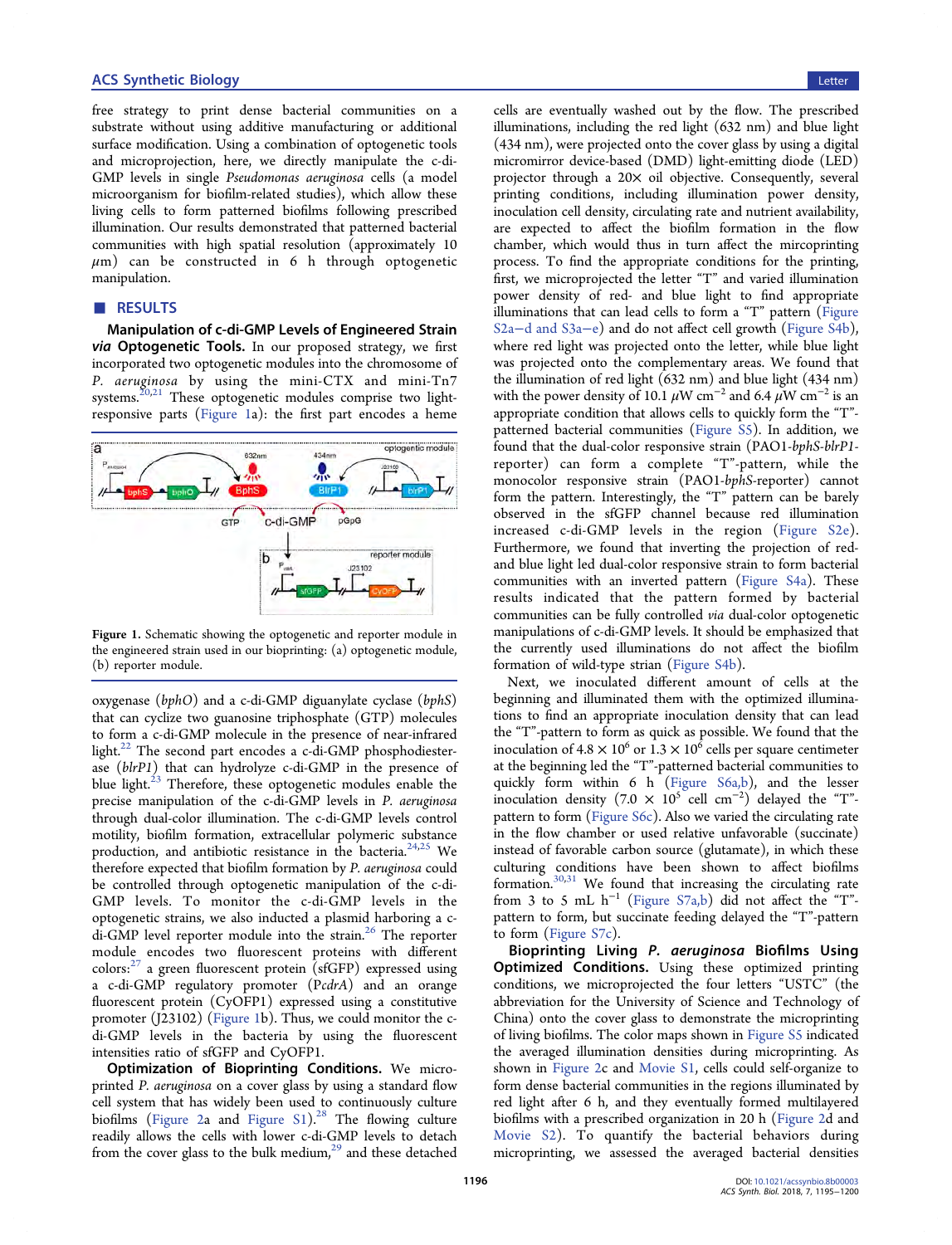<span id="page-2-0"></span>

Figure 2. Bioprinting living P. aeruginosa biofilms through optogenetic manipulation. (a) Schematic shows the setup used in the bioprinting, (b) where 632 nm illuminations elevate the c-di-GMP level that allows cells to attach to the surface, whereas 434 nm illuminations decrease the c-di-GMP level that allows cells to detach from the surface. (c) Representative fluorescent images show that the strain PAO1-bphS-blrP1-reporter selforganized to form patterned bacterial communities illuminated with prescribed patterns of "U" "S" "T" "C" by using a digital micromirror DMD LED projector during 6 h, where the images with green or red color represent the images arising from sfGFP or CyOFP1 channel, respectively. (d) 3D reconstructed image shows the successful bioprinting of living P. aeruginosa biofilms according to the prescribed illumination of "T". (e) Time dependence of the ratio of (e) bacterial densities or (f) c-di-GMP levels in the red- and blue-illuminated regions using the strain PAO1-bphS-blrP1 reporter (red symbols and line) or PAO1-reporter (wild-type, blue symbols and line, where magenta symbols and line represent the strain PAO1 reporter under a dark condition); error bars are the std. from 3 replicates. Scale bar in panel c or d is 100 or 10  $\mu$ m, respectively.

and averaged c-di-GMP levels in cells in the region illuminated by red and blue light. We observed that cells quickly responded to red illumination and self-organized in the red-illuminated region at first 2 h, as indicated by the ratio of bacterial densities in the red- and blue-illuminated regions, which markedly increased up to 300 folds (red symbols and line, Figure 2e). In addition, we observed that the c-di-GMP levels in cells also increased in the red-illumination region at first 2 h, as indicated by the ratio of the c-di-GMP levels in the red- and blueilluminated regions, which increased up to 10 folds (red symbols and line, Figure 2f). By contrast, the treatments of wild-type cells with identical conditions or in the absence of illumination (dark condition) led the ratio of bacterial densities (blue symbols and line, Figure 2e) or the ratio of the c-di-GMP levels (blue symbols and line, Figure 2f) to remain a constant.

We noticed slight decrease in the ratio of bacterial densities or the c-di-GMP levels in the red- and blue-illuminated regions after 5 h (Figure 2e and f). This is because bacterial growth in the red-illuminated region eventually caused some cells to be dispersed across the region.

To test the feasibility that erasing of patterned bacterial communities, first, we manipulated cells to form a "T"-pattern at first 2 h ([Figure 3a](#page-3-0)). Then, we turned off the red light and illuminated those cells by using blue light (6.4  $\mu \text{W cm}^{-2})$  in the presence at entire field. We found that the "T"-pattern gradually dispersed in the following 6 h [\(Figure 3](#page-3-0)a and c) accompanied by the decrease in c-di-GMP levels [\(Figure 3b](#page-3-0)). The results conclusively demonstrate that formation or dispersion of patterned bacterial communities can be fully controlled via the manipulation of c-di-GMP levels.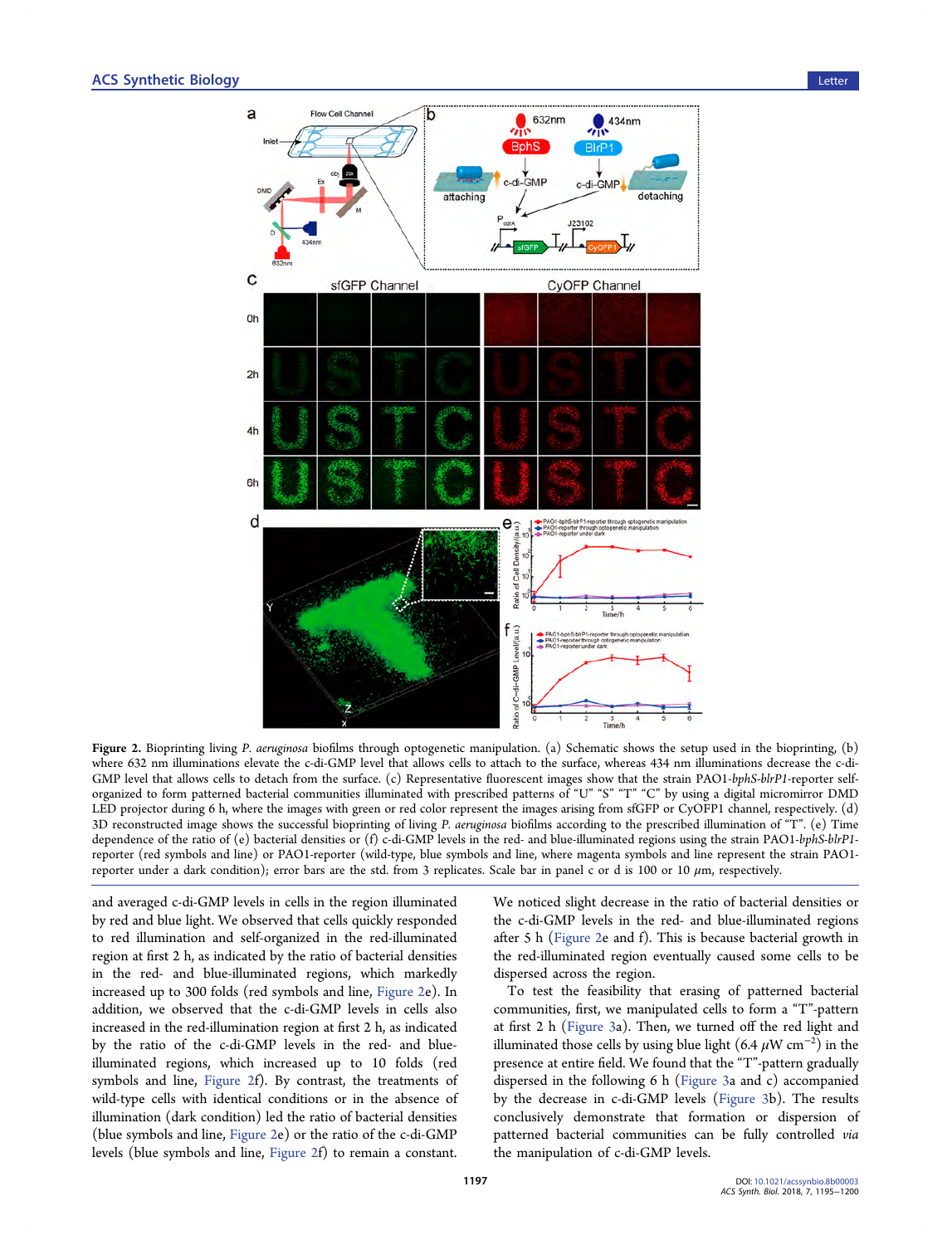<span id="page-3-0"></span>

Figure 3. Erasing the pattern formed by P. aeruginosa through optogenetic manipulation. (a) Representative fluorescent images show that blueilluminations (6.4 µW cm<sup>−2</sup>, entire field after 2 h) lead the "T"-pattern formed by PAO1-*bphS-blrP1-*reporter cells to disperse in following 6 h, where the printing illuminations (red: 10.1 µW cm<sup>−2</sup>, blue: 6.4 µW cm<sup>−2</sup>) were used to lead cell to form the "T"-pattern at first 2 h; the black arrow represents the time point that blue-illuminations in the entire field was applied. The images with green or red color represent the images arising from sfGFP or CyOFP1 channel, respectively. (b) Time dependence of the ratio of (b) bacterial densities or (c) c-di-GMP levels in the red- and blueilluminated regions, where error bars are the std. from 3 replicates. Scale bar is 100  $\mu$ m.

# ■ DISCUSSION

In summary, we demonstrated that the optogenetic manipulation of c-di-GMP levels in single P. aeruginosa cells can be applied to construct patterned biofilms on a substrate. This method can be applied for construction of bacteria-derived functional materials by printing engineered P. putida or A. xylinum, because c-di-GMP is a key second messenger in the decision between the motile planktonic and sessile biofilmassociated cells. $32,33$  Furthermore, this strategy can be readily expanded to print living mammalian cells through the incorporation of an optogenetic module that allows cells to secrete adhesion proteins (cell glue) in the presence of light. In addition to creating functional "living-materials", construction of patterned biofilms would provide an opportunity to the fundamental research of biofilm-related studies, including biofilms formation, biofilms dispersion and cell singling in biofilms. This is because the spatial organization of biofilms are expected to affect cell signaling,<sup>[6](#page-4-0)</sup> metabolic activity, and cell differentiation,  $34$  which in turn affects biofilm functionalities.  $35$ For example, Connell et al. uncovered how spatial organization and bacterial aggregate size affect the quorum sensing signaling in P. aeruginosa using the microprinting of living biofilms.<sup>[16](#page-4-0)</sup>

Bioprinting through optogenetic manipulation offers unique advantages: (i) it does not require bioink or the addition of other chemical reagents; (ii) it provides a self-produced EPS matrix to accommodate these living bacteria, ensuring that the function of biofilms would not be affected; and (iii) the light intensity required for bioprinting is sufficiently weak; thus, the printing process does not affect the activity of living cells. However, the following disadvantages limit the extent to which optogenetic manipulation can be used in bioprinting: (i) it requires additional gene manipulation for living cells, and (ii) it requires a longer printing time to form mature biofilm. We cannot precisely control the three-dimensional structures of printed biofilms by using the current illumination method, but multiphoton illumination may overcome this limitation.

## ■ METHODS

Plasmids, Strains and Growth Conditions. Bacterial strains and plasmids used in this study are listed in [Table S1.](http://pubs.acs.org/doi/suppl/10.1021/acssynbio.8b00003/suppl_file/sb8b00003_si_001.pdf) Additional details for construction of the optogenetic and reporter strains are given in [Supplementary Methods.](http://pubs.acs.org/doi/suppl/10.1021/acssynbio.8b00003/suppl_file/sb8b00003_si_001.pdf) Strains were grown on LB agar plates at 37 °C for 24 h. Monoclonal colonies were inoculated and cultured with a minimal medium (FAB) at 37 °C with 30 mM sodium glutamate (or sodium succinate used in control experiment) as carbon source under an aerobic condition, in which the culture medium contains following compositions per liter:  $(NH_4)_2SO_4$ , 2 g;  $Na_2HPO_4$ . 12H<sub>2</sub>O, 12.02 g; KH<sub>2</sub>PO<sub>4</sub>, 3 g; NaCl, 3 g; MgCl<sub>2</sub>, 93 mg; CaCl<sub>2</sub>·2H<sub>2</sub>O, 14 mg; FeCl<sub>3</sub>, 1  $\mu$ mol; and trace metals solution  $(CaSO_4·2H_2O, 200 mg L^{-1}; MnSO_4·7H_2O, 200 mg L^{-1};$ CuSO<sub>4</sub>·5H<sub>2</sub>O, 20 mg L<sup>-1</sup>; ZnSO<sub>4</sub>·7H<sub>2</sub>O, 20 mg L<sup>-1</sup>; CoSO<sub>4</sub>· 7H<sub>2</sub>O, 10 mg L<sup>-1</sup>; NaMoO<sub>4</sub>⋅H<sub>2</sub>O, 10 mg L<sup>-1</sup>; H<sub>3</sub>BO<sub>3</sub>, 5 mg  $L^{-1}$ ), 1 mL. The strains were harvested at OD<sub>600</sub> = 2.0, and the bacterial cultures were further diluted (1:100) in fresh FAB mediums with 30  $\mu$ g·ml<sup>-1</sup> gentamycin to culture until OD<sub>600</sub> = 0.6 before used.

Bioprinting Living Biofilms. Bacterial strain was inoculated into a flow cell (Denmark Technical University) and continuously cultured at  $26.0 \pm 0.1$  °C by flowing FAB medium (3.0 mL h<sup>−</sup><sup>1</sup> ) [\(Figure S1\)](http://pubs.acs.org/doi/suppl/10.1021/acssynbio.8b00003/suppl_file/sb8b00003_si_001.pdf). The invert fluorescent microscope (Olympus, IX71) equipped with a  $20\times$  oil objective and a sCMOS camera (Zyla 4.2 Andor) was used to collect fluorescent images with 1/1800 frame per second. SfGFP and CyOFP1 were excited using a 480 nm light (ThorLabs) and imaged using single-band emission filters (Semrock): sfGFP (520/28 nm) or CyOFP1 (583/22 nm). The c-di-GMP levels in single cells were determined using the ratio of sfGFP and CyOFP1 intensities. The manipulation light of 632 nm (Lumencor) or 434 nm (Lumencor) with a prescribed pattern [\(Figure S5](http://pubs.acs.org/doi/suppl/10.1021/acssynbio.8b00003/suppl_file/sb8b00003_si_001.pdf)) was projected on the surface where the bacteria attached through a DMD projector (Mosaic Andor) and the oil objective. The illumination density of manipulation lights was determined by measuring the power at outlet of the oil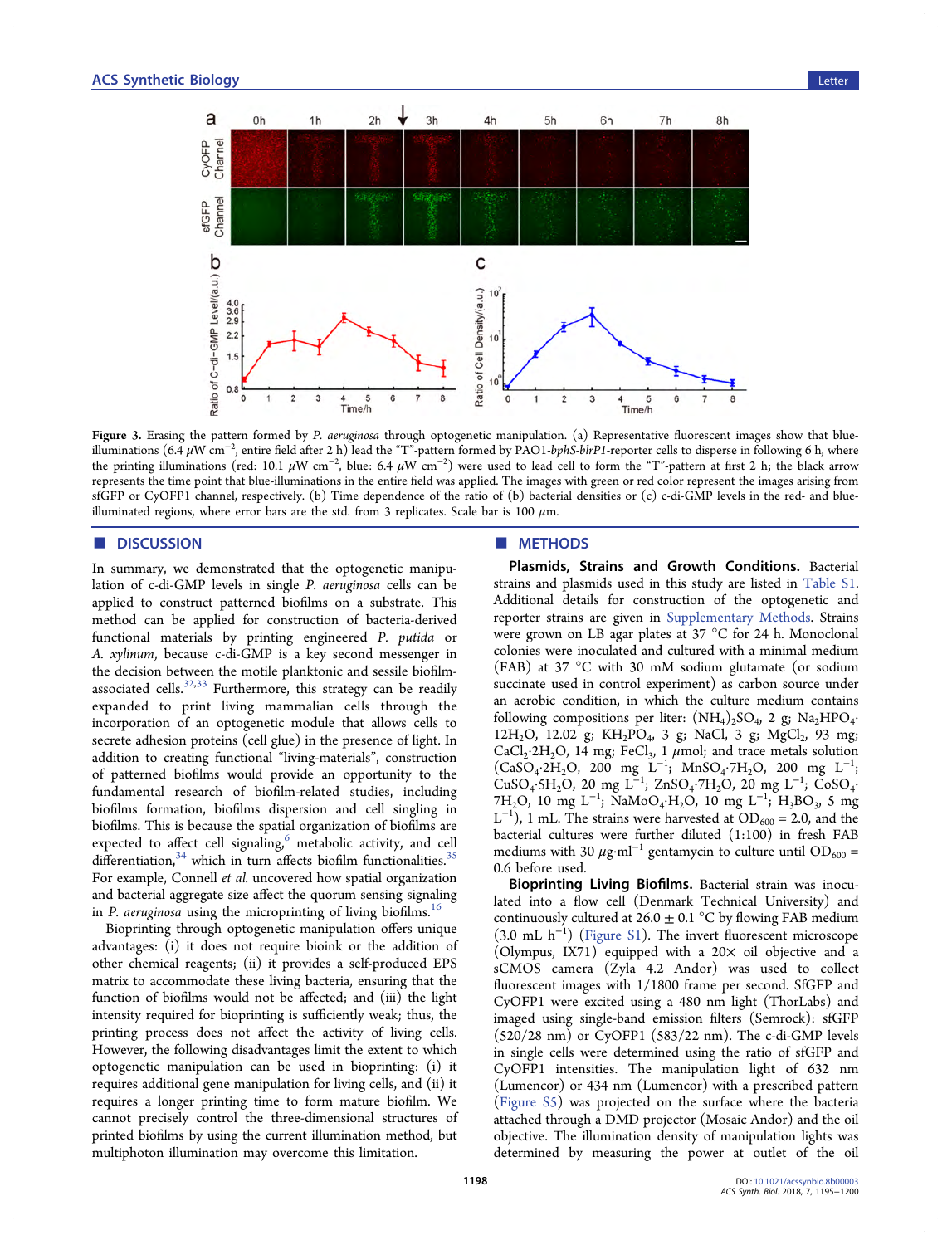#### <span id="page-4-0"></span>**ACS Synthetic Biology Letter and Synthetic Biology Letter and Synthetic Biology Letter and Synthetic Biology Letter and Synthetic Biology Letter and Synthetic Biology Letter and Synthetic Biology Letter and Synthetic Biol**

objective using a power meter (Newport 842-PE). The living bacteria (here the strain PAO1-bphS-blrP1 used) were allowed to continuously grown in the flow chamber for 20 h in the presence of the manipulation lights to form multilayer biofilm. Afterward, the 20-h old biofilm was stained using SYTO 9 (Life Technologies) and then was imaged using a spinning-disc confocal microscope (Revolution Andor) equipped with a 100× oil objective and an EMCCD (iX897 Andor). A multifield  $(8 \times 8)$  and z-scanning  $(0.5 \mu m$  per step) confocal images were acquired to reconstruct the three-dimensional structure of biofilm.

Data Analysis. Cell density in the region illuminated by red or blue light was evaluated using the ratio of fluorescent intensities arising from CyOFP1 at the region and the area occupied by the cells at the corresponding region. A general image processing algorithm coded by MATLAB was used to analyze the fluorescent intensities arising from CyOFP1 or arising from sfGFP and areas occupied by the cells at the red or blue-illuminated region. The c-di-GMP levels in cells located at the red- or blue-illuminated region were determined using the ratio of sfGFP and CyOFP.

#### ■ ASSOCIATED CONTENT

#### **9** Supporting Information

The Supporting Information is available free of charge on the [ACS Publications website](http://pubs.acs.org) at DOI: [10.1021/acssynbio.8b00003](http://pubs.acs.org/doi/abs/10.1021/acssynbio.8b00003).

Additional Methods; Figures S1−S7; Table S1 [\(PDF\)](http://pubs.acs.org/doi/suppl/10.1021/acssynbio.8b00003/suppl_file/sb8b00003_si_001.pdf) Movie S1 ([AVI\)](http://pubs.acs.org/doi/suppl/10.1021/acssynbio.8b00003/suppl_file/sb8b00003_si_002.avi) Movie S2 ([AVI\)](http://pubs.acs.org/doi/suppl/10.1021/acssynbio.8b00003/suppl_file/sb8b00003_si_003.avi)

#### ■ AUTHOR INFORMATION

#### Corresponding Authors

\*E-mail: [yang\\_sunny@yahoo.com](mailto:yang_sunny@yahoo.com). \*E-mail: [fjinustc@ustc.edu.cn](mailto:fjinustc@ustc.edu.cn).

#### ORCID<sup>®</sup>

Guang Yang: [0000-0001-9198-3556](http://orcid.org/0000-0001-9198-3556) Fan Jin: [0000-0003-2313-0388](http://orcid.org/0000-0003-2313-0388)

#### Author Contributions

 ${}^{\S}\mathrm{Y.H.}$  and A.X. contributed equally to this work. F.J. conceived the project. YJ.H and AG.X performed the experiments. YJ.H, F.J. and G.Y. contributed jointly to data interpretation and manuscript preparation. All authors reviewed the manuscript.

#### Notes

The authors declare no competing financial interest.

#### ■ ACKNOWLEDGMENTS

We thank Dr. M. Gomelsky, who provided the optogenetic plasmid. This work was supported by the National Natural Science Foundation of China [21774117, 21474098, 21274141, and 21522406] and the Fundamental Research Funds for the Central Universities [WK2340000066 and WK2030020023], where Yajia Huang and Guang Yang were supported by the National Natural Science Foundation of China [31270150 and 21774039].

## **ENDINGERERGIES**

(1) Chia, H. N., and Wu, B. M. (2015) Recent advances in 3D printing of biomaterials. J. Biol. Eng. 9, 4.

(2) Włodarczyk-Biegun, M. K., and del Campo, A. (2017) 3D bioprinting of structural proteins. Biomaterials 134, 180−201.

(3) Gomes, M. E., Rodrigues, M. T., Domingues, R. M., and Reis, R. L. (2017) Tissue Engineering and Regenerative Medicine: New Trends and Directions-A Year in Review. Tissue Eng., Part B 23, 211−224.

(4) Peng, W., Datta, P., Ayan, B., Ozbolat, V., Sosnoski, D., and Ozbolat, I. T. (2017) 3D bioprinting for drug discovery and development in pharmaceutics. Acta Biomater. 57, 26−46.

(5) Zhang, Y. S., Duchamp, M., Oklu, R., Ellisen, L. W., Langer, R., and Khademhosseini, A. (2016) Bioprinting the cancer microenvironment. ACS Biomater. Sci. Eng. 2, 1710−1721.

(6) Flemming, H.-C., Wingender, J., Szewzyk, U., Steinberg, P., Rice, S. A., and Kjelleberg, S. (2016) Biofilms: an emergent form of bacterial life. Nat. Rev. Microbiol. 14, 563.

(7) Flemming, H.-C., and Wingender, J. (2010) The biofilm matrix. Nat. Rev. Microbiol. 8, 623−633.

(8) Vlamakis, H., Chai, Y., Beauregard, P., Losick, R., and Kolter, R. (2013) Sticking together: building a biofilm the Bacillus subtilis way. Nat. Rev. Microbiol. 11, 157.

(9) Brown, R. M., Willison, J., and Richardson, C. L. (1976) Cellulose biosynthesis in Acetobacter xylinum: visualization of the site of synthesis and direct measurement of the in vivo process. Proc. Natl. Acad. Sci. U. S. A. 73, 4565−4569.

(10) Czaja, W. K., Young, D. J., Kawecki, M., and Brown, R. M. (2007) The future prospects of microbial cellulose in biomedical applications. Biomacromolecules 8, 1−12.

(11) Sulaeva, I., Henniges, U., Rosenau, T., and Potthast, A. (2015) Bacterial cellulose as a material for wound treatment: Properties and modifications. A review. Biotechnol. Adv. 33, 1547−1571.

(12) Gonzalez, G., Herrera, G., Garcıa, M. T., and Pena, M. (2001) Biodegradation of phenolic industrial wastewater in a fluidized bed bioreactor with immobilized cells of Pseudomonas putida. Bioresour. Technol. 80, 137−142.

(13) Samanta, S. K., Singh, O. V., and Jain, R. K. (2002) Polycyclic aromatic hydrocarbons: environmental pollution and bioremediation. Trends Biotechnol. 20, 243−248.

(14) Timm, C. M., Hansen, R. R., Doktycz, M. J., Retterer, S. T., and Pelletier, D. A. (2015) Microstencils to generate defined, multi-species patterns of bacteria. Biomicrofluidics 9, 064103.

(15) Aznaveh, N. B., Safdar, M., Wolfaardt, G., and Greener, J. (2014) Micropatterned biofilm formations by laminar flow-templating. Lab Chip 14, 2666−2672.

(16) Connell, J. L., Kim, J., Shear, J. B., Bard, A. J., and Whiteley, M. (2014) Real-time monitoring of quorum sensing in 3D-printed bacterial aggregates using scanning electrochemical microscopy. Proc. Natl. Acad. Sci. U. S. A. 111, 18255−18260.

(17) Schaffner, M., Rü hs, P. A., Coulter, F., Kilcher, S., and Studart, A. R. (2017) 3D printing of bacteria into functional complex materials. Sci. Adv. 3, eaao6804.

(18) Malda, J., Visser, J., Melchels, F. P., Jü ngst, T., Hennink, W. E., Dhert, W. J., Groll, J., and Hutmacher, D. W. (2013) 25th anniversary article: engineering hydrogels for biofabrication. Adv. Mater. 25, 5011− 5028.

(19) Hengge, R. (2009) Principles of c-di-GMP signalling in bacteria. Nat. Rev. Microbiol. 7, 263.

(20) Hoang, T. T., Kutchma, A. J., Becher, A., and Schweizer, H. P. (2000) Integration-proficient plasmids for Pseudomonas aeruginosa: site-specific integration and use for engineering of reporter and expression strains. Plasmid 43, 59−72.

(21) Choi, K.-H., and Schweizer, H. P. (2006) mini-Tn7 insertion in bacteria with single attTn7 sites: example Pseudomonas aeruginosa. Nat. Protoc. 1, 153.

(22) Ryu, M.-H., and Gomelsky, M. (2014) Near-infrared light responsive synthetic c-di-GMP module for optogenetic applications. ACS Synth. Biol. 3, 802−810.

(23) Barends, T. R., Hartmann, E., Griese, J. J., Beitlich, T., Kirienko, N. V., Ryjenkov, D. A., Reinstein, J., Shoeman, R. L., Gomelsky, M., and Schlichting, I. (2009) Structure and mechanism of a bacterial lightregulated cyclic nucleotide phosphodiesterase. Nature 459, 1015.

(24) Jenal, U., Reinders, A., and Lori, C. (2017) Cyclic di-GMP: second messenger extraordinaire. Nat. Rev. Microbiol. 15, 271.